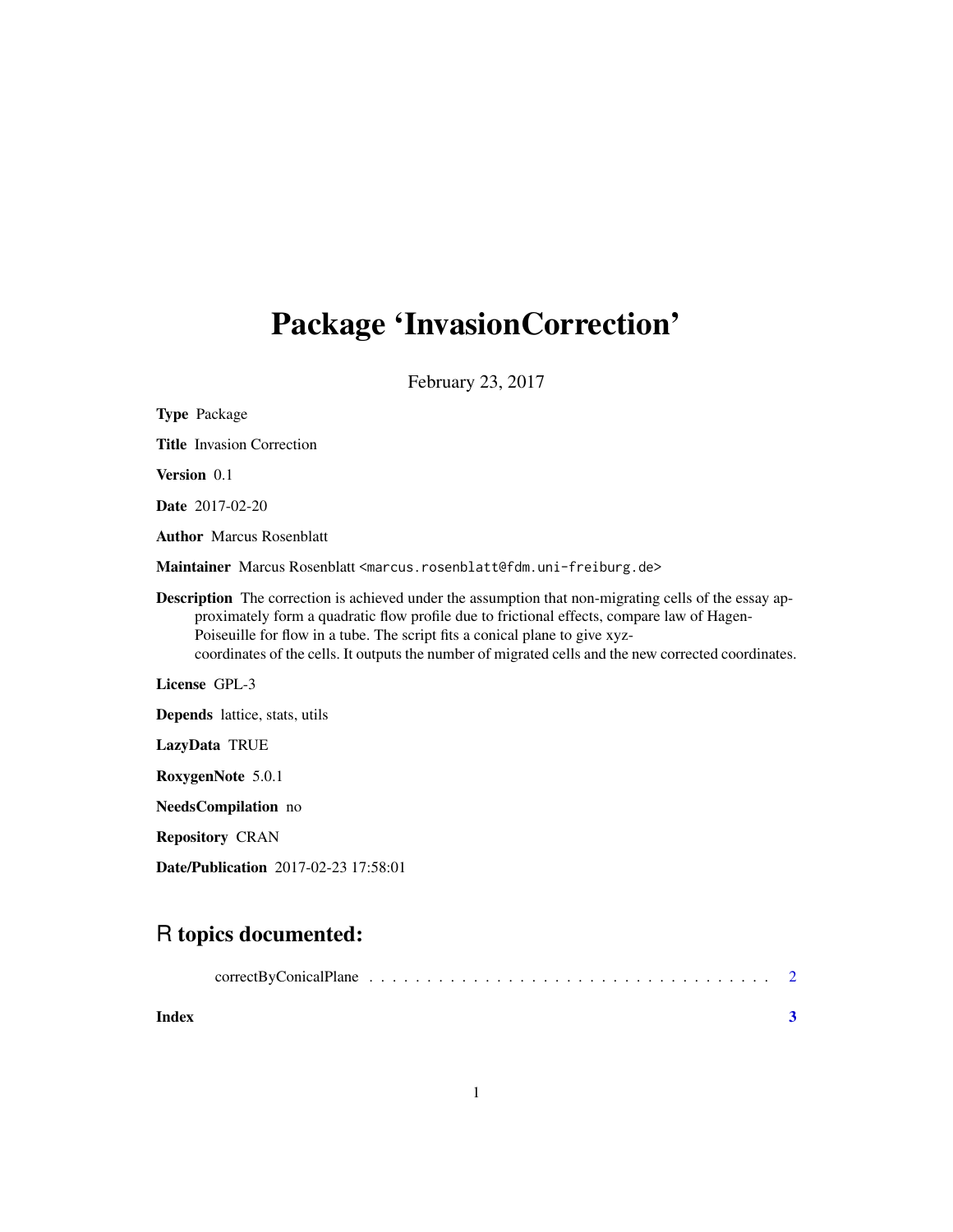<span id="page-1-0"></span>correctByConicalPlane *Correct invasion data by conical plane*

#### Description

Correct z-component of a 3D collagen invasion essay. The correction is achieved under the assumption that non-migrating cells of the essay approximately form a quadratic flow profile due to frictional effects, compare law of Hagen-Poiseuille for flow in a tube.

#### Usage

```
correctByConicalPlane(filename, nrfits = 1000, threshold = -30,
plot = FALSE, write_csv = TRUE)
```
#### Arguments

| filename   | Name of data file in csv format. It should contain columns "Pos_X", "Pos_Y"<br>and "Pos Z".                                                                                                         |
|------------|-----------------------------------------------------------------------------------------------------------------------------------------------------------------------------------------------------|
| nrfits     | Numeric, Number of randomly chosen starting points for the optimization. Choose<br>lower values for speeding up computational time. Choose higher values for more<br>reliable optimization results. |
| threshold  | Numeric, A threshold for counting cells as being invaded or not. When cells<br>move towards negative z-direction, threshold should be negative.                                                     |
| plot       | Boole, if TRUE exemplary 3D plots before and after the correction are plotted                                                                                                                       |
| write_csv, | if TRUE resulting corrected values are saved as a csy file                                                                                                                                          |

#### Value

Data.frame containing input positions, corrected z-positions as well as number and percentage of invaded cells.

#### Author(s)

Marcus Rosenblatt, <marcus.rosenblatt@fdm.uni-freiburg.de>